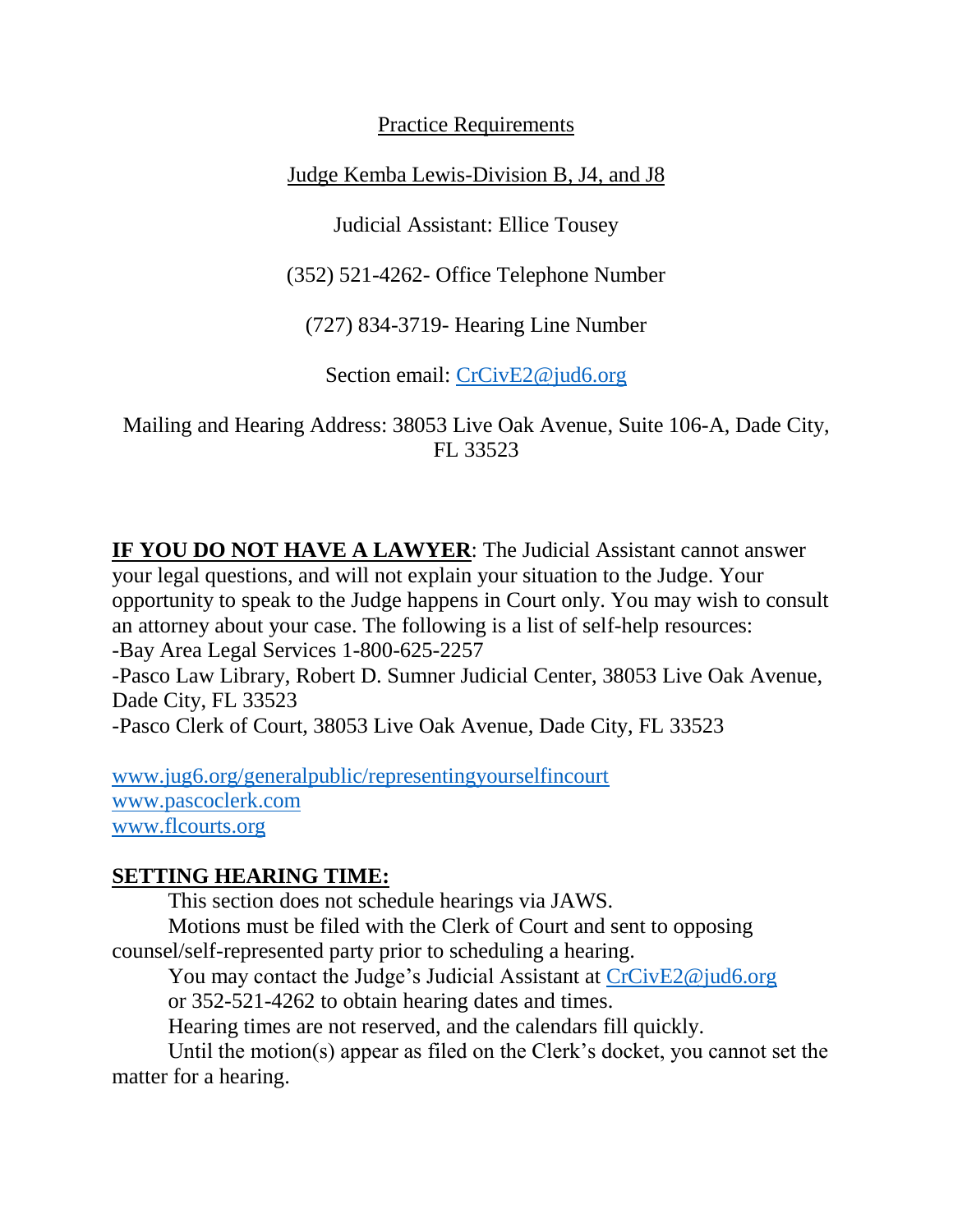All hearings must be coordinated with opposing counsel prior to confirming your hearing date and drafting your notice of hearing.

Once all parties have agreed upon a hearing date and time, you will need to email the Judicial Assistant to confirm.

Your hearing will not be calendared until the Judicial Assistant has received confirmation that all parties have agreed to the selected date and time.

Doing a Notice of Hearing is not confirmation that a hearing is set.

You must receive confirmation form the JA that the hearing has been set.

The notice of hearing should be filed within 24 hours of securing the date and time and served on all parties on the service list

**After a hearing is set**: If an attorney or self-represented party wishes to add, delete, or otherwise change the matters to be heard at a set hearing, the parties/attorneys involved and the Judicial Assistant must be notified and in agreement. **There will be no cross-noticing allowed unless it has been coordinated through the Judicial Assistant. If you do not coordinate with the Judicial Assistant the motion will not be heard.**

**If the case settles, please call or email the Judicial Assistant to cancel any hearings or Trial that may be scheduled**.

**Cancellations**: Only the party that set a hearing may cancel that hearing. If both parties have scheduled a hearing on the same date and time, all parties must agree to the cancellation. The Judicial Assistant must be notified by telephone or email in a timely manner and a Notice of Cancellation of Hearing should be filed with the Court with a courtesy copy sent to the Judicial Assistant.

#### **METHOD OF HEARING (TELEPHONIC, IN-PERSON OR ZOOM):**

Hearings 15 minutes or less will be done telephonically. Hearings longer than 15 minutes will be done by Zoom.

If you want to appear in-person, that is permitted, please inform the JA. Evidentiary hearings should be conducted in person or via zoom.

When the line picks up you will hear dead air, stay on the line until your case is called. If more than a few minutes has passed and the Judge does not come on the line, the JA can be contacted to ensure that there is not a problem with the hearing line (352-521-4262).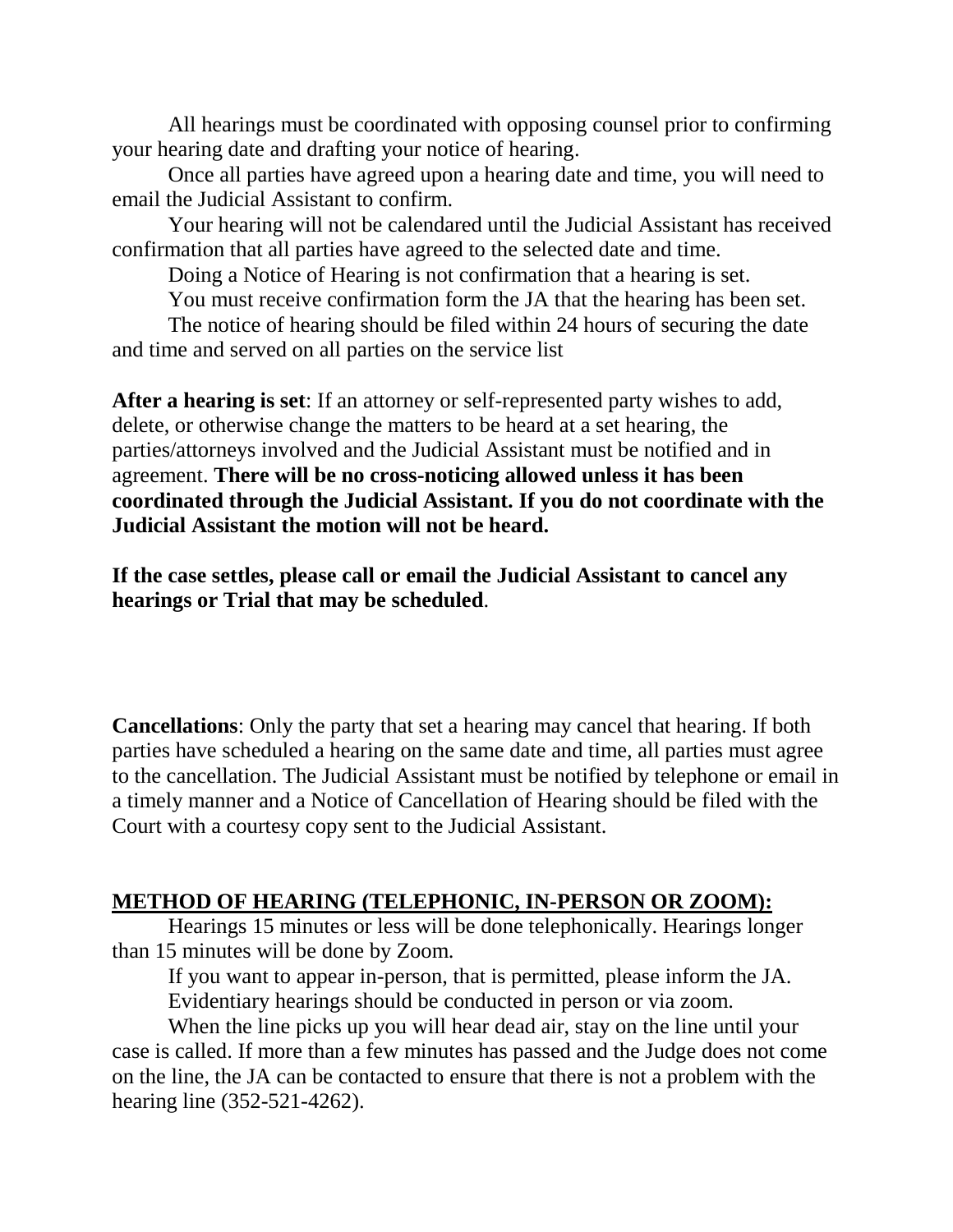## **HEARING MATERIALS:**

Hearing materials should be submitted for lengthy motions/binders, exhibits or case law.

Hearing Materials should be submitted at least three days in advance, hard copies via postal mail (or physical drop off).

The Judicial Assistant does not usually accept hearing materials via email (unless time sensitive).

# **WITHDRAWAL OF COUNSEL:**

The Court will consider proposed orders for withdrawal of counsel if accompanied by stipulations for same signed by all the parties. Otherwise a motion and hearing will be required and the attorney asking to withdraw will need to appear in person.

# **MOTIONS CONSIDERED WITHOUT A HEAIRNG:**

Rulings on all motions submitted *ex parte* are at the discretion of the Judge reviewing the motions and orders.

The proposed order may be uploaded in to JAWS along with a cover letter asking the Judge to rule *ex parte.*

The Court requires that all proposed orders contain a cover letter stating that opposing counsel/pro se party has reviewed the proposed order and does not object.

If no cover letter is provided indicating approval by the opposing side, the Court may take no action.

The following is a non-exhaustive list of motions that may be submitted ex parte:

-Motion to Compel Initial Discovery

-Stipulated/Agreed Orders

-Motions for Substitution of Counsel

-Motions to Withdraw (with signed consent from client)

-Motions for Extension of Time to Serve

-Motion to Reset Foreclosure Sale

-Motion to Vacate Final Judgement

-Motion to Recuse/Disqualify

-Motion to Appoint Guardian Ad Litem/ Attorney Ad Litem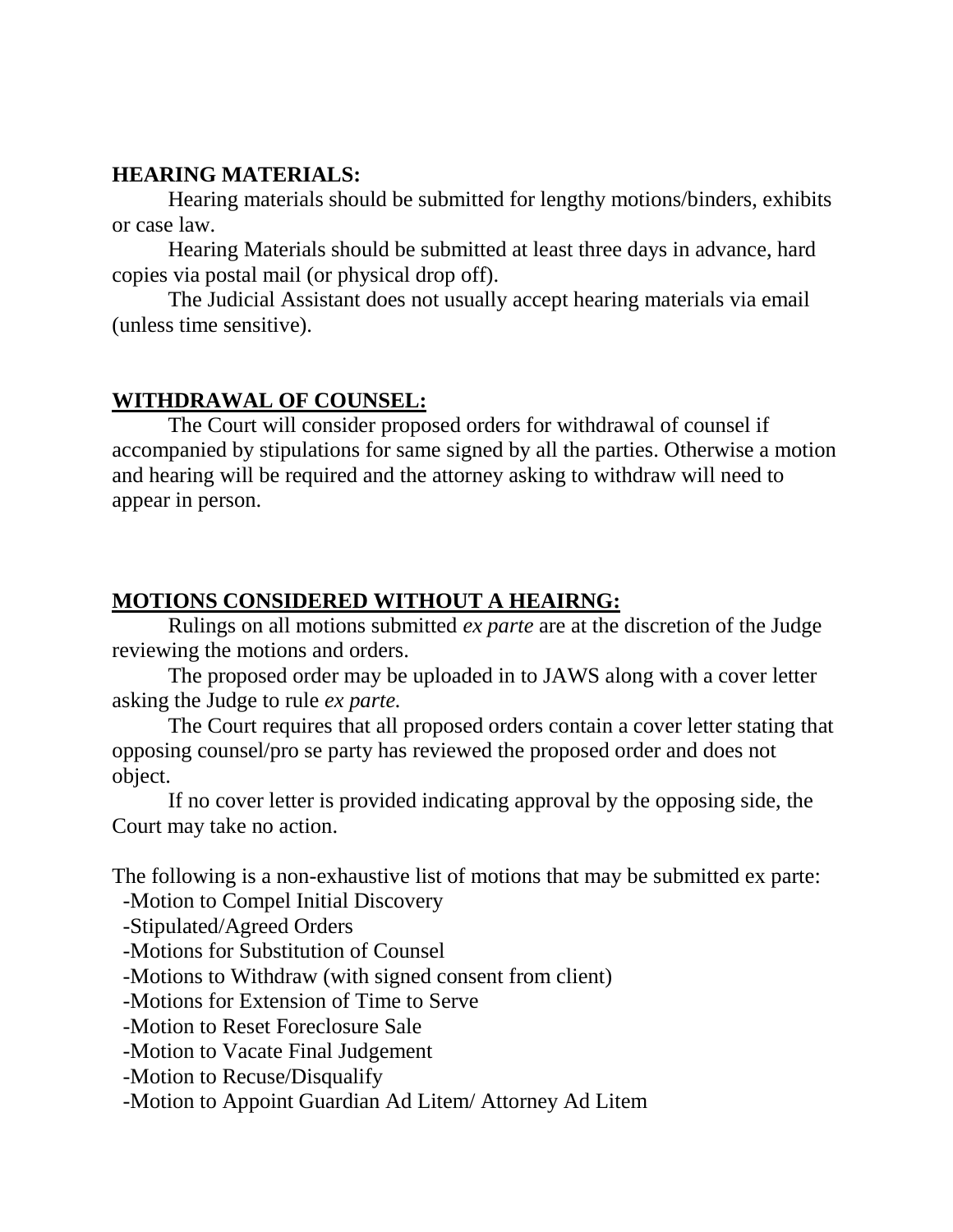-Motion for writ of Possession -Motion for Rehearing/ Reconsideration

### **SUBMITTING PROPOSED ORDERS**:

It is the Court's preference that proposed orders be uploaded to JAWS (Judicial Automated Workflow System). Once your order is uploaded it will either be reviewed and signed with Judge Lewis' electronic signature or rejected with an explanation.

You must upload an explanatory cover letter and every proposed order must state weather opposing counsel has agreed to the form and content. All documents are to be uploaded as PDF Documents.

Orders submitted following a hearing should state that fact including the date of the hearing.

Electronically conformed copies will only be provided to the email addresses which have been properly associated to the case in JAWS. It is the responsibility of the party uploading a proposed order to confirm that all email addresses have been added to JAWS. The Clerk and JA **DO NOT** maintain the associated party database.

**\*\*If there are any parties without an email service address, it is the responsibility of the party submitting the order to serve those parties via U.S. Mail. The following language should be included on the service list: "Plaintiff/Defendant will serve a conformed copy via U.S. Mail to the following:"**

The Judicial Assistant cannot assist you with JAWS troubleshooting. You may review the webpage: http://www.jud6.org/legalcommunity/JAWS/howto.html or contact the JAWS help desk at 727-453-4357 for assistance.

Any order or judgment which requires a sale date be filled in by the clerk, must be submitted as a hard copy package with sufficient copies and stamped addressed envelopes to the service list.

#### **EMERGENCY HEARINGS:**

All Emergency Motions must be filed with the Clerk of Court for determination of emergency status.

The Court does not receive a notification form the Clerk when an Emergency Motion (or any motion) is filed. You must provide our office with a courtesy copy to bring it to the court's attention. You can do this by emailing a copy of the motion to the JA with EMERGENCY MOTION in the subject line.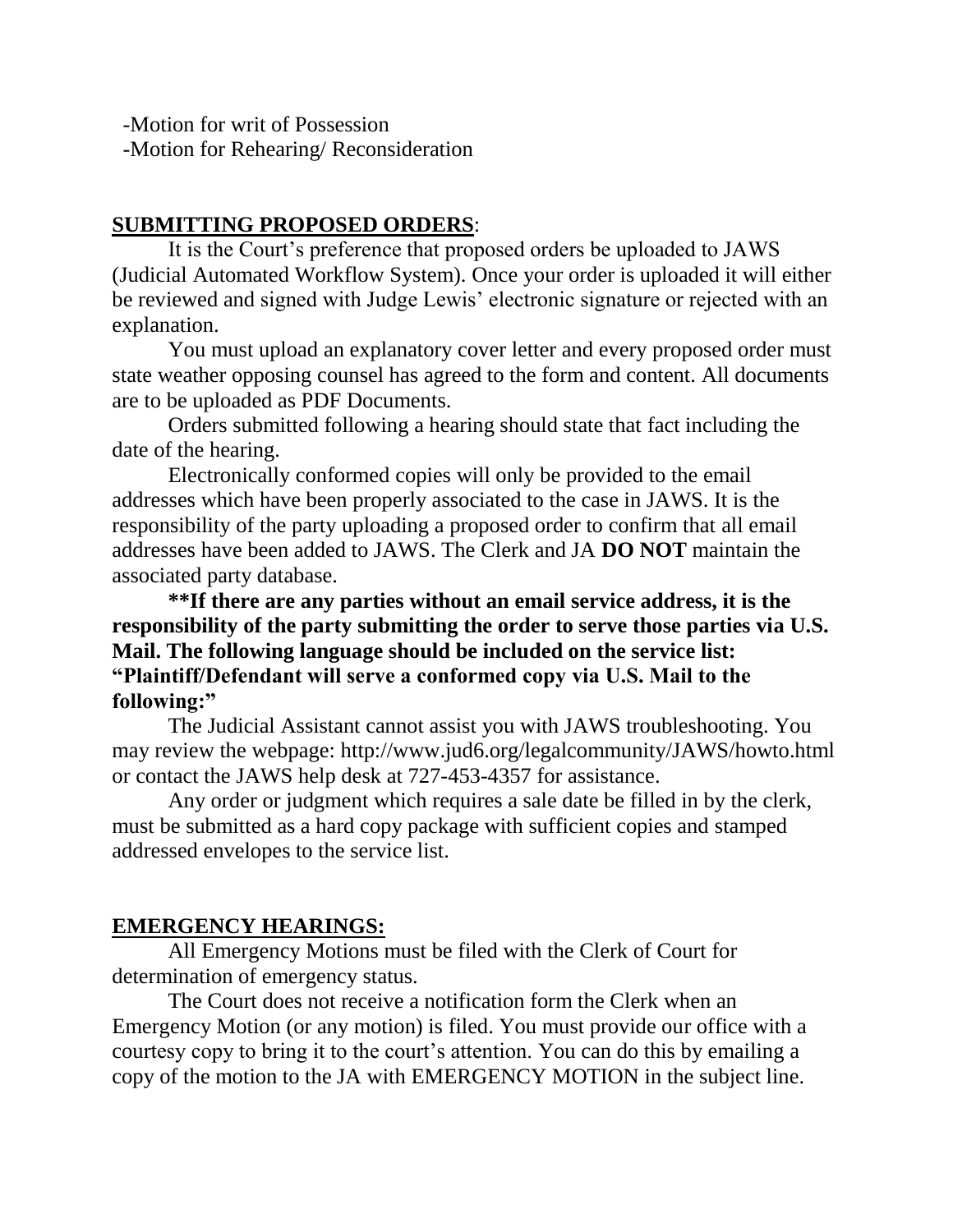Opposing counsel/party is to be provided with a copy of the emergency Motion in the same manner as the court.

The Court will then determine if the matter is deemed an emergency.

# **CIVIL JURY TRIALS, CIVIL NON-JURY TRIALS AND FORECLOSURE TRIALS**

Jury trial dockets are available below. Foreclosure trial dates are available upon request.

You may contact the Court to request a trial date once the notice (that case is at issue) has been filed. It is the court's preference that the parties attempt to stipulate to a trial docket. A CMC can be set if the parties have made an attempt but were unsuccessful.

Email the JA with the selected trial date to receive further instructions.